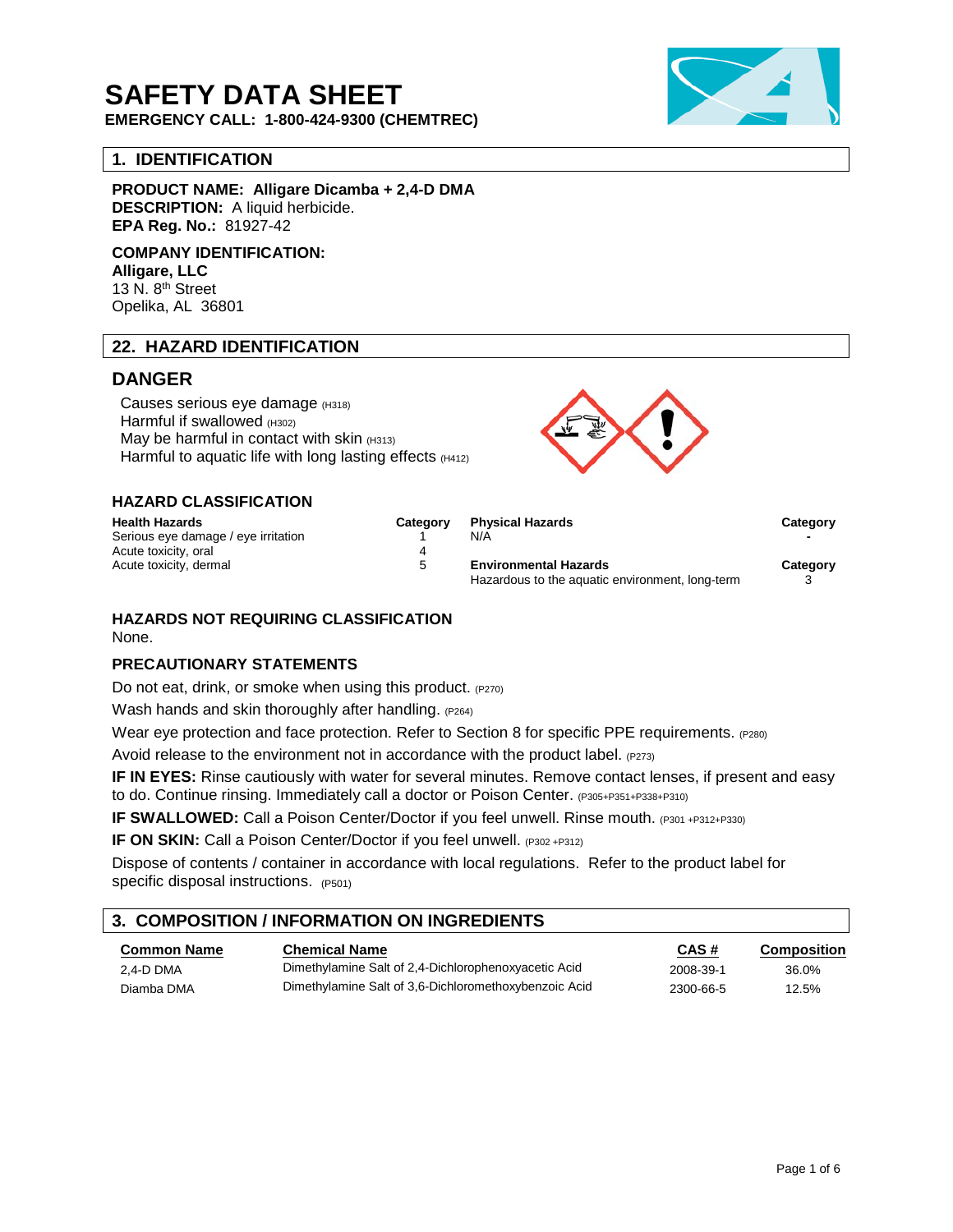## **4. FIRST AID MEASURES**

Have the product container or label with you when calling a poison control center or doctor or going for treatment. You may also contact 1-800-222-1222 for emergency medical treatment information.

**IF IN EYES:** Rinse cautiously with water for several minutes. Remove contact lenses, if present and easy to do. Continue rinsing. Immediately call a doctor or poison control center.

**IF SWALLOWED:** Call a poison control center or doctor immediately for treatment advice. Have person sip a glass of water if able to swallow. Do not induce vomiting unless told to do so by the poison control center or doctor. Do not give anything by mouth to an unconscious person.

**IF ON SKIN OR CLOTHING:** Take off contaminated clothing. Rinse skin immediately with plenty of water for 15-20 minutes. Call a poison control center or doctor for further treatment advice.

**NOTE TO PHYSICIAN:** Probable mucosal damage may contraindicate the use of gastric lavage.

## **5. FIREFIGHTING MEASURES**

**Flash point (Closed Cup):** N/A (aqueous solution)

**Flammable Limits (LFL-UFL):** Not determined.

**Fire and Explosion Hazards:** Not a fire or explosion hazard.

**Means of Extinction:** Water fog, foam, dry chemical or CO<sub>2</sub>

**Fire Fighting Instructions:** Evacuate nonessential personnel to prevent exposure to fire, smoke, fumes or products of combustion. Prevent use of contaminated buildings, area and equipment until Prevent use of contaminated buildings, area and equipment until decontaminated. Dike and collect any runoff to prevent entry to drains or water bodies.

**Firefighting Equipment:** Self-contained breathing apparatus and full bunker gear.

**Hazardous Combustion Products:** Thermal decomposition may produce toxic gasses such as hydrogen chloride and oxides of carbon and nitrogen.

**NFPA Ratings:** Health – 3 / Flammability – 1 / Reactivity – 0

#### **6. ACCIDENTAL RELEASE MEASURES**

Clean up spills immediately observing the precautions in Section 8 of this SDS. Control spill at the source and prevent material from entering soil, sewers, waterways or low areas. If necessary, dike spill using absorbent or impervious materials such as clay or sand. Recover materials for reuse or disposal by pumping any free liquid into appropriate closed containers, do not flush to drain.

Large spills to soil may require removal of topsoil with the affected area removed and placed into appropriate containers for disposal. Large spills may be reportable to the National Response Center (800- 424-8802) and to state and/or local agencies.

#### **7. HANDLING AND STORAGE**

**Handling:** Keep out of reach of children. Do not get in eyes or on clothing, avoid contact with skin and avoid inhaling vapor or spray mist. Wash thoroughly with soap and water after handling and before eating, drinking, chewing gum using tobacco, or using the toilet. Remove and wash contaminated clothing before reuse.

**Storage:** Always store pesticides in a secured warehouse or storage building. Do not store below temperature of 32°F or above 100°F. Store in original container in a well-ventilated area separately from fertilizer, feed, and foodstuffs. Keep container tightly closed when not in use. Reduce stacking height where local conditions can affect package strength.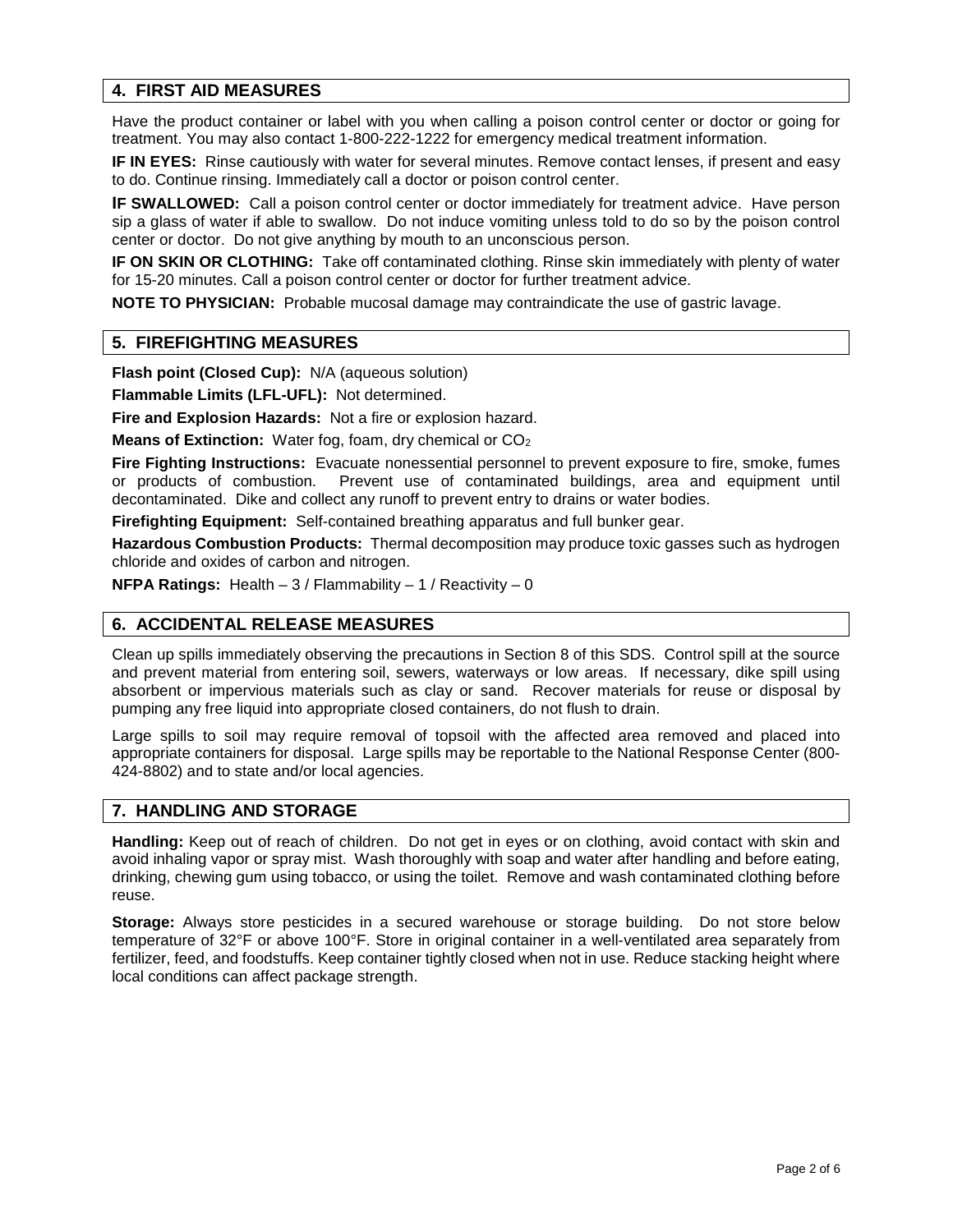# **8. EXPOSURE CONTROLS / PERSONAL PROTECTION**

**Engineering Controls:** Handle only with adequate ventilation. Facilities storing or utilizing this material should be equipped with an eyewash station and a safety shower.

**Protective Clothing:** Wear long sleeved shirt, long pants, shoes, socks, chemical-resistant gloves and a face shield or goggles. When mixing, loading or cleaning up spills or equipment or otherwise exposed to concentrate, wear a chemical-resistant apron.

**General:** Wash clothing and other absorbent materials that have been exposed to this product. Follow the manufacturer's instructions for cleaning and maintaining PPE. If no such instructions for washables exist, use detergent and hot water. Keep and wash PPE separately from other laundry.

## **9. PHYSICAL AND CHEMICAL PROPERTIES**

**Appearance:** Amber liquid<br> **A** Amber liquid<br> **A** A Mild amine of **Melting/freezing point: Boiling point/Boiling range:** Not available **Flammability:** Not available<br>**Flammability limits (upper/lower):** Not available **Flammability limits (upper/lower): Flash point:** None None None Rash point:<br> **Auto-ignition temperature:** Not available **Auto-ignition temperature:** Not available<br> **Decomposition temperature:** Not available **Decomposition temperature:** 

Mild amine odor<br>Not available

**pH:** 8.3-8.7 **Kinematic viscosity:** 9.507 cps @ 25°C<br> **Solubility:** Soluble **Solubility: Partition coefficient:** Not available **Vapor pressure:** Not available<br> **Density:** 9.69 lbs/gal **Relative vapor density:** Not available **Particle characteristics:** Not available

**Density:** 9.69 lbs/gal

## **10. STABILITY AND REACTIVITY**

**CONDITIONS TO AVOID:** Excessive heat. Do not store near heat or flame.

**CHEMICAL STABILITY:** Stable under normal use and storage conditions.

**HAZARDOUS DECOMPOSITION PRODUCTS:** May release toxic gasses when thermally decomposed. **INCOMPATIBILITY WITH OTHER MATERIALS:** Strong oxidizing agents, bases and acids. **POLYMERIZATION: Will not occur.** 

## **11. TOXICOLOGICAL INFORMATION**

**ORAL TOXICITY (rat LD<sub>50</sub>): 1,256 mg/kg DERMAL TOXICITY (rat LD<sub>50</sub>):** > 5,000 mg/kg **INHALATION TOXICITY (rat LC<sub>50</sub>):** > 2.07 mg/L (4-hour) **EYE IRRITATION:** Rabbit – Severely irritating **SKIN IRRITATION:** Rabbit – Slightly irritating **SKIN SENSITIZATION:** Not a contact sensitizer **CARCINOGENICITY: EPA:** Not Listed **ACGIH:** Not Listed **NTP:** Not Listed **IARC:** Class 2B (chlorophenoxy herbicides) **OSHA:** Not Listed **MUTAGENIC TOXICITY:** Little evidence of mutagenic effects during *in vivo* or *in vitro* studies. **REPRODUCTIVE TOXICITY:** No evidence in animal studies.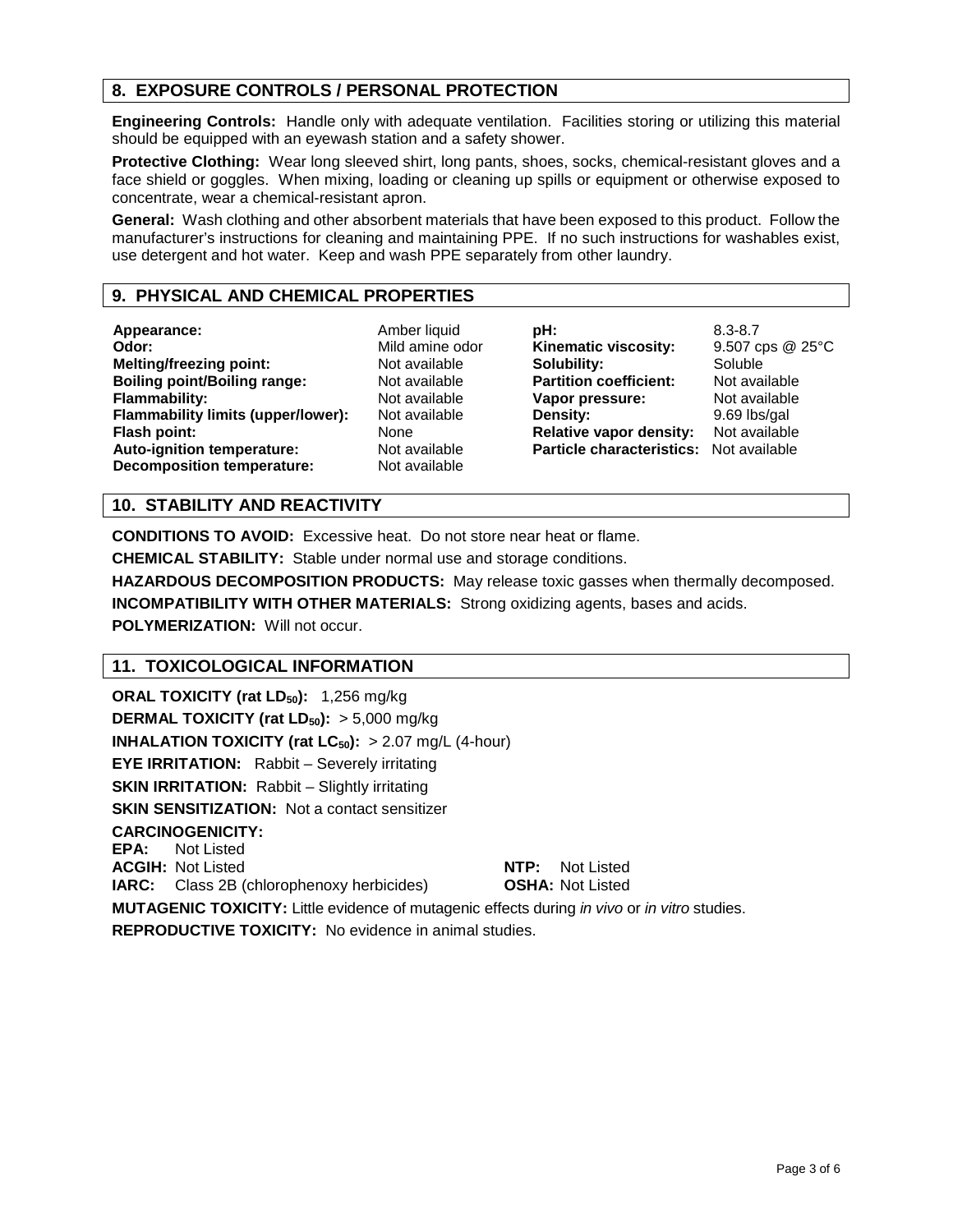## **12. ECOLOGICAL INFORMATION**

This product is toxic to fish and aquatic invertebrates.

This chemical has properties and characteristics associated with chemicals detected in groundwater. The use of this chemical in areas where soils are permeable, particularly where the water table is shallow, may result in groundwater contamination. Application around a cistern or well may result in contamination of drinking water or groundwater.

Most cases of groundwater contamination involving phenoxy herbicides such as 2,4-D have been associated with mixing/loading and disposal sites. Caution should be exercised when handling 2,4-D pesticides at such sites to prevent contamination of groundwater supplies. Use of closed systems for mixing or transferring this pesticide will reduce the probability of spills. Placement of the mixing/loading equipment on an impervious pad to contain spills will help prevent groundwater contamination.

The use of any pesticide in a manner that may kill or otherwise harm an endangered species or adversely modify their habitat is a violation of federal law.

#### **The following information is for the active ingredient, 2,4-D DMA:**

#### **AQUATIC TOXICITY**

Bluegill (96-hr  $LC_{50}$ ): 524 mg/L Rainbow Trout (96-hr LC<sub>50</sub>): 250 mg/L Daphnia (48-hr EC<sub>50</sub>): 184 mg/L

#### **AVIAN TOXICITY**

Bobwhite Quail (Oral  $LD_{50}$ ): > 500 mg/kg Mallard Duck (8-day Dietary  $LC_{50}$ ):  $> 5,620$  ppm

#### **The following information is for the active ingredient, Dicamba:**

#### **AQUATIC TOXICITY**

Bluegill (96-hr  $LC_{50}$ ): 135 mg/L Rainbow Trout (96-hr  $LC_{50}$ ): 135 mg/L Daphnia (48-hr  $EC_{50}$ ): 110 mg/L

#### **AVIAN TOXICITY**

Bobwhite Quail (8-day Dietary  $LC_{50}$ ): > 10,000 ppm Mallard Duck (8-day Dietary  $LC_{50}$ ): > 10,000 ppm

## **13. DISPOSAL CONSIDERATIONS**

#### **Do not contaminate water, food or feed by disposal.**

**PESTICIDE DISPOSAL:** Pesticide wastes are toxic. Improper disposal of excess pesticide, spray mixture, or rinsate is a violation of Federal Law and may contaminate groundwater. If these wastes cannot be disposed of by use according to label instructions, contact your State Pesticide or Environmental Control Agency, or the Hazardous Waste representative at the nearest EPA Regional Office for guidance.

**CONTAINER DISPOSAL:** Nonrefillable container. Do not reuse or refill this container. Refer to the product label for specific container disposal instructions.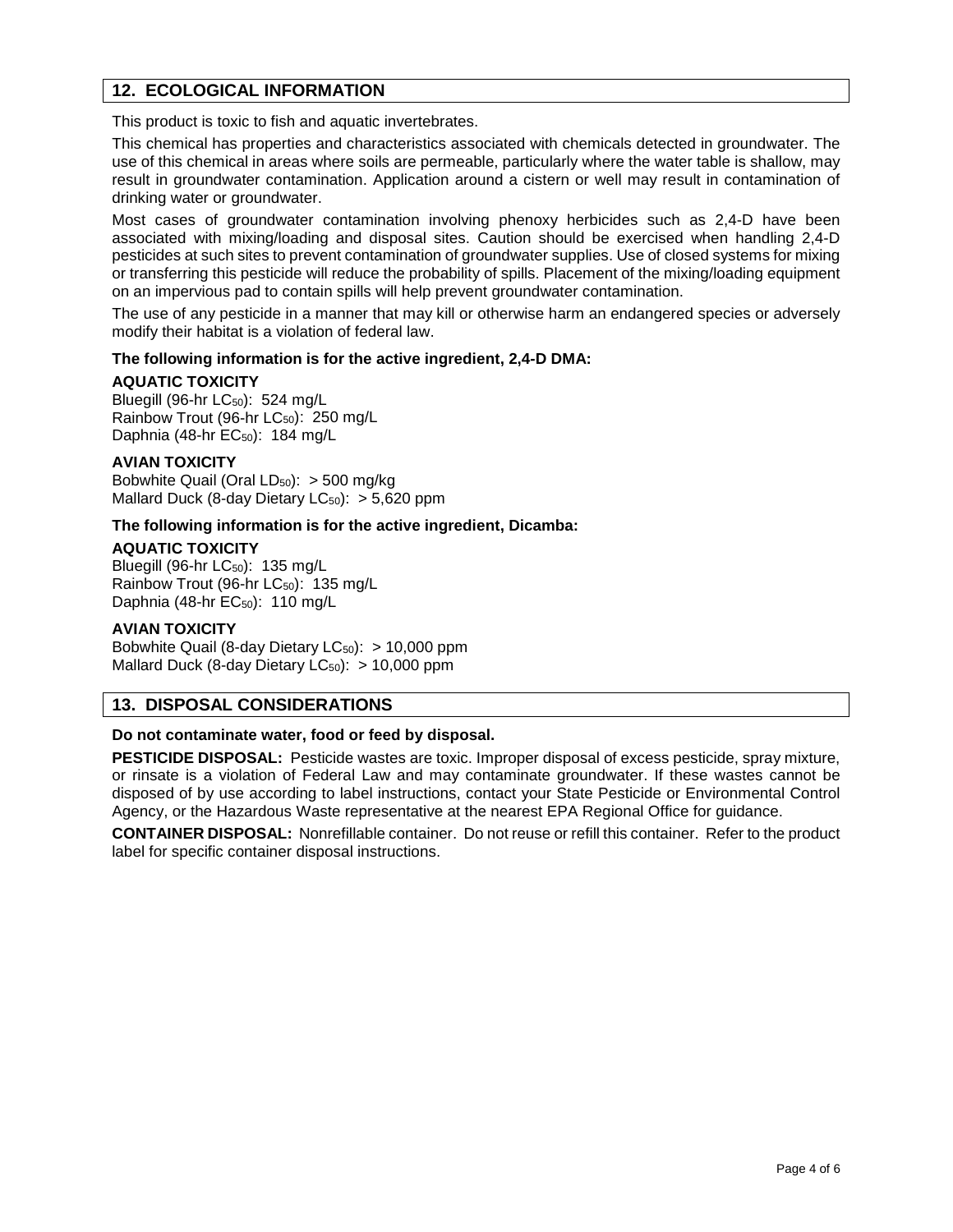## **14. TRANSPORT INFORMATION**

| <b>UN Number:</b><br><b>Proper Shipping Name:</b> | UN3082<br>Environmentally hazardous substance, Liquid, N.O.S. (contains 2,4-D DMA,<br>Dicamba) |
|---------------------------------------------------|------------------------------------------------------------------------------------------------|
| <b>Transport Hazard Class:</b>                    | 9                                                                                              |
| <b>Packing Group:</b>                             | Ш                                                                                              |
| <b>Hazard Zone:</b>                               | A                                                                                              |
| <b>Marine Pollutant:</b>                          | No.                                                                                            |
| Hazardous Substance RQ:                           | 2,4-D Acid (CAS #94-75-7): RQ 100 lbs. (35 gallons of product)                                 |
|                                                   | Dicamba (CAS #1918-00-9): RQ 1,000 lbs. (1,000 gallons of product)                             |
| Labels / Placards:                                | US-DOT: Class 9 Environmentally Hazardous Substance <sup>1</sup>                               |
|                                                   | IMDG, IATA: Class 9 Environmentally Hazardous Substance <sup>2</sup>                           |
| <b>Emergency Guide:</b>                           | 171 (NAERG – North American Emergency Response Guide)                                          |
| <sup>1</sup> US-DOT Note:                         | Not regulated for "ground only" shipments in containers < 35 gallons.                          |
| <sup>2</sup> IMDG / IATA Note:                    | Not regulated when shipped in single or inner packaging $\leq 1.3$ gal (5 L).                  |

This information is not intended to convey all specific regulatory or operational requirements/information relating to this product. Transportation classifications may vary by container volume and may be influenced by regional or country variations in regulations. Additional transportation system information can be obtained through an authorized sales or customer service representative. It is the responsibility of the transporting organization to follow all applicable laws, regulations and rules relating to the transportation of the material.

# **15. REGULATORY INFORMATION**

#### **FIFRA –**

This chemical is a pesticide product registered by the Environmental Protection Agency and is subject to certain labeling requirements under federal pesticide law. These requirements differ from the classification criteria and hazard information required for safety data sheets, and for workplace labels of non-pesticide chemicals. The following is the hazard information as required on the pesticide label:

## **PRECAUTIONARY STATEMENTS**

## **HAZARDS TO HUMANS AND DOMESTIC ANIMALS**

**DANGER.** Corrosive. Causes irreversible eye damage. Harmful if swallowed. Harmful if absorbed through skin. Do not get in eyes, on skin, or on clothing.

See inside label booklet for additional Precautionary Statements and Directions for Use including Storage and Disposal instructions.

## **ENVIRONMENTAL HAZARDS**

This product is toxic to fish and aquatic invertebrates. Do not apply directly to water, or to areas where surface water is present or to intertidal areas below the mean high water mark. Drift or runoff may be hazardous to aquatic organisms in water adjacent to treated areas, and nontarget plants. Do not contaminate water when disposing of equipment washwaters or rinsate.

#### **Groundwater Contamination**

This chemical has properties and characteristics associated with chemicals detected in groundwater. The use of this chemical in areas where soils are permeable, particularly where the water table is shallow, may result in groundwater contamination. Application around a cistern or well may result in contamination of drinking water or groundwater.

Most cases of groundwater contamination involving phenoxy herbicides such as 2,4-D have been associated with mixing/loading and disposal sites. Caution should be exercised when handling 2,4-D pesticides at such sites to prevent contamination of groundwater supplies. Use of closed systems for mixing or transferring this pesticide will reduce the probability of spills. Placement of the mixing/loading equipment on an impervious pad to contain spills will help prevent groundwater contamination.

#### **Endangered Species Concerns**

The use of any pesticide in a manner that may kill or otherwise harm an endangered species or adversely modify their habitat is a violation of federal law.